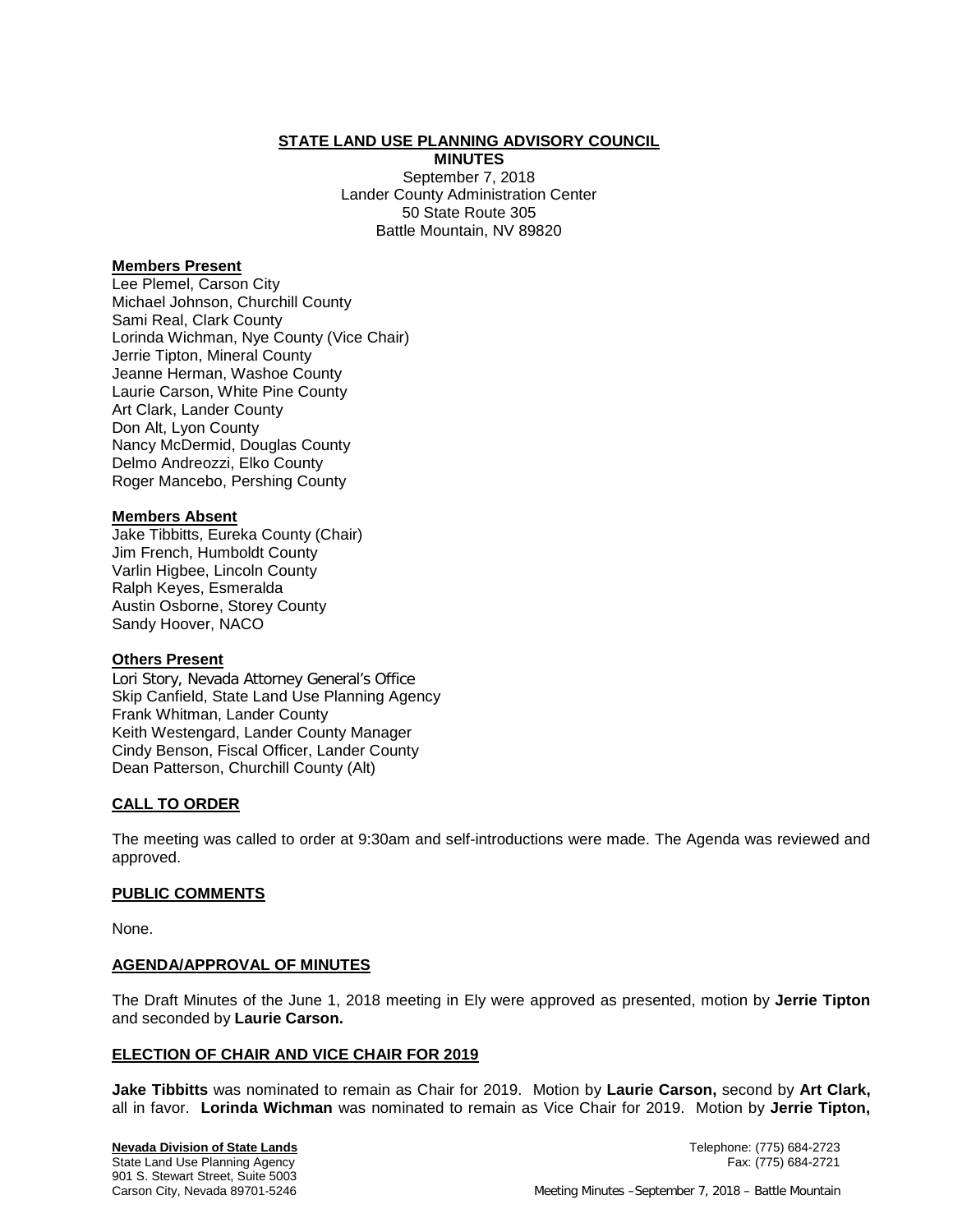second by **Delmo Andreozzi.** There were many accolades and appreciative comments regarding how lucky SLUPAC is to have such knowledgeable and effective leaders acting as Chair and Vice Chair.

#### **RS2477 ROADS WORK SESSION**

**Lorinda Wichman** led the discussion referencing the original SB 456 designating SLUPAC, NACO and the State Attorney General's Office to work together in developing a protocol for resolving RS2477 road status in Nevada.

During the discussion it was noted that due to unforeseen circumstances, the special RS2477 workshop in Carson City scheduled for August 29, 2018 in Carson City was postponed. (This workshop is rescheduled for Monday October 29, 2018 between 11:00am and 2:30pm).

A discussion ensued on the status of county RS2477 road inventory efforts.

**Lorinda Wichman** detailed the Nye County RS2477 protocol specified in their "Minor Roads Inventory Work Plan", first adopted in October 2011. The County Commission supported the creation of a team and a contractor whose work plan resulted in a GIS data collection system and the inventory and creation of a file of every RS2477 road in the County. The \$250,000 project resulted in 6,000 miles of inventoried RS2477 roads, completed in 2015. Since then, the County meets on a quarterly basis with the US Forest Service and BLM and there have been no conflicts since. If there is any issue, there is an established on-site verification procedure. She also mentioned the established inventory protocol includes photo documentation, historical mapping and literature (BLM pre FLPMA 1976 and US Forest Service pre 1906). Once the inventory is complete, the recorded map is sent to NDOT for acknowledgement. NDOT in turn sends the map to the Federal Highway Administration for verification.

**Michael Johnson** stated that Churchill County spent \$250,000 on their own three year inventory, a map was recorded and sent to NDOT for acknowledgement. In February 2016 the Board of Highway Commissioners adopted an RS2477 resolution establishing a "minor county public road" pursuant to NRS 403.170 and 405.191 and set forth in official County-inventoried road maps. Of note, the resolution specified that no maintenance is required on minor county roads, which is a criteria for RS2477 roads. **Lorinda Wichman**  agreed with the fact that RS2477 roads are "maintained by use". Of further note, in Nye County, when an RS2477 road is washed out, for example, the County has an agreement in place with the BLM and US Forest Service to make repairs. However, if a county wants to do scheduled long term maintenance on an RS2477 road, the BLM Title 5 process will be required.

**Jerrie Tipton** stated that Mineral County's inventory map has been presented to the County RTC, Board of Highway Commissioners and finally the County Commission. Utilizing the older USGS maps was a big help.

**Jeanne Herman** said Washoe County has hired a consultant to do detailed drone mapping of all of the RS2477 roads. Next in the scope of work will be gathering of historical data and user affidavits.

**Nancy McDermid** said Douglas County has yet to begin their RS2477 inventory although the mapping is needed. She mentioned that many RS2477 roads in the Pinenut Mountains have been negatively affected by improper OHV use.

**Laurie Carson** said it has been a struggle in White Pine County to garner interest in mapping and historical documentation of RS2477 roads.

**Art Clark** stated that Lander County has completed mapping of their RS2477 roads and submitted the recorded information to NDOT. **Dean Patterson** mentioned that it is important to note on the maps that the information is not all inclusive and other roads may be added in the future.

**Don Alt** said Lyon County has not made progress towards mapping of RS2477 roads and needs motivation. He said that an aid to mapping should include State Engineer old allotment maps because those show roads.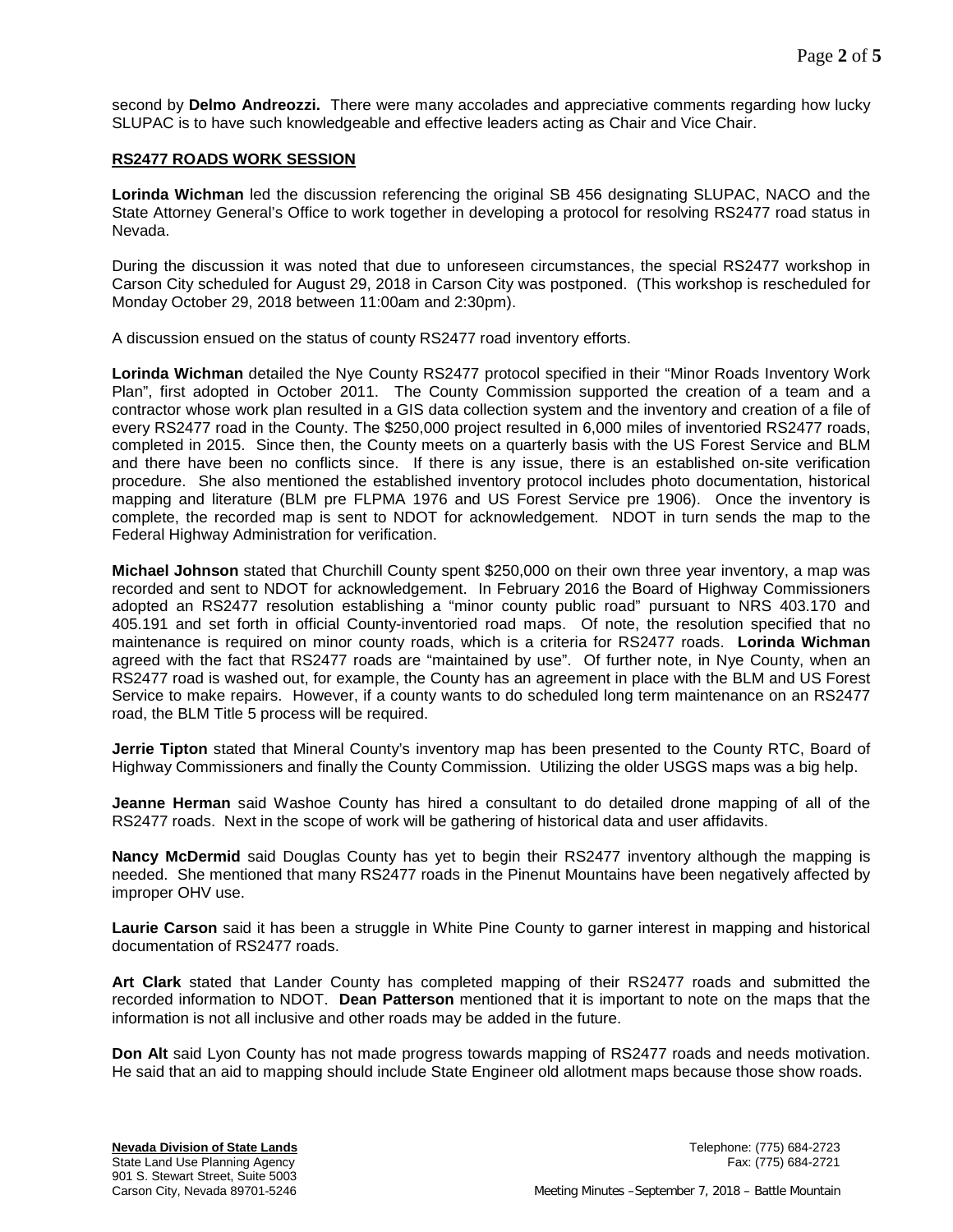**Austin Osborne** mentioned the court case in Storey County, *"Thomas v. Storey County Commissioners"*. The dispute is over an RS2477 road and whether or not once land is privatized the right-of-way ceases. The private landowner wanted to block off a road that has been used for decades by the public. The judge stepped through RS2477 history and some of the standards to be made in designating a public right-of-way through RS2477 before ruling for the County. The importance here is that this case is Nevada-specific. The County had map documentation going back to 1867 and other back-up that helped defend the argument for RS2477 status, even though it must only be proven that the road has been in continuous use since five years prior to 1976.

**Roger Mancebo** stated that Pershing County needs to begin the mapping process.

**Sami Real** said Clark County has mapped all of their roads, recorded in 1979 by ordinance.

# **LANDER COUNTY'S EXPERIENCE WITH MINING NET PROCEEDS TAX REVENUE**

**Cindy Benson,** Lander County Fiscal Officer, provided an update on how the mining net proceeds tax revenue has benefitted the County. For FY18, \$42 million was received, this figure is more than ten times the annual budget of \$4million+. The money was distributed to: Hospital (\$6.5 million), School District (\$9.5 million), and the remainder to youth facilities, technology, capital acquisitions, buildings and equipment. A major portion was spent on new water and sewer lines, the recreation center and courthouse.

# **COUNTY PLANNING UPDATES**

Brief summaries:

# **Lorinda Wichman,** Nye County:

Nye County is working closely with NAS Fallon and Nellis regarding the two proposed land withdrawal. Of importance is the potential removal of PILT (Payment in Lieu of Taxes) benefits that the County currently receives on those lands under "multiple use".

Basin 162 Groundwater Management Plan has been approved.

### **Roger Mancebo,** Pershing County:

A Water Plan element has been added to the Pershing County Master Plan.

### **Don Alt**, Lyon County:

Drainage problems occurring in Dayton, coming out of the Virginia Range to the north.

County is forming tax districts.

Silver Springs water basin is 5X over allocated, there is a large subdivision planned that will have to address water constraints.

### **Nancy McDermid,** Douglas:

County is advertising for a new County Manager. Addressing compatibility issues with vacation home rental properties.

### **Jeanne Herman**, Washoe County:

TMWA estimate of 580,000 residents in Washoe County in 20 years, and Washoe County supports that figure.

260 homes must be elevated in the vicinity of Swan Lake as a result of continuing high water.

### **Jerrie Tipton**, Mineral County:

New mine is open creating a housing shortage. Employee housing needed for 120 construction workers and 120 miners.

State Land Use Planning Agency 901 S. Stewart Street, Suite 5003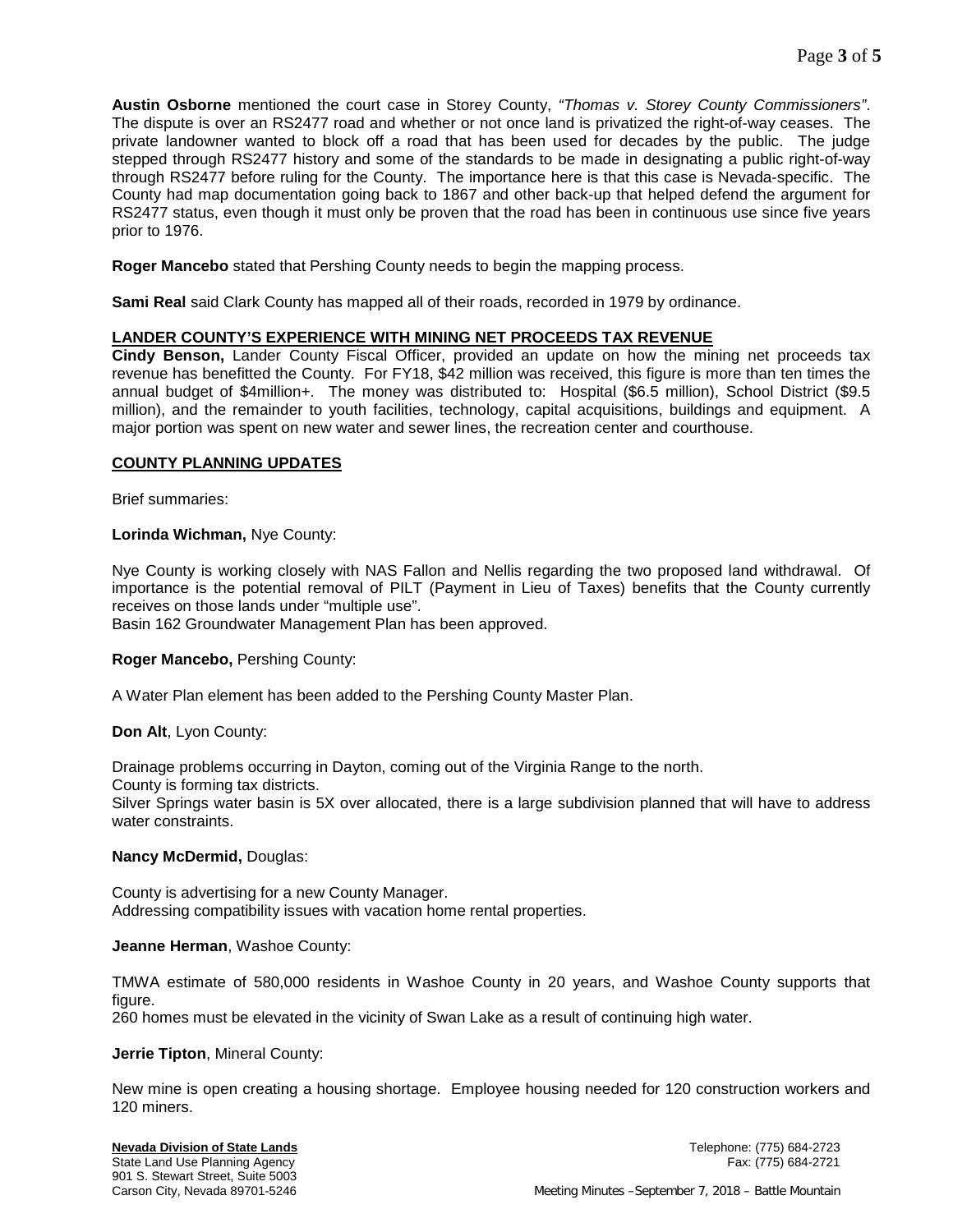Draft Public Land Policy Plan is nearing completion. Possible solar component planned for Ormat in Gabbs Valley. Marijuana grow site planned.

**Laurie Carson**, White Pine County:

The City and County are coordinating a Main Street America program. County is appealing the State Engineer's decision on the water pipeline and \$3million cost of monitoring. County included in a class action suit to recover additional PILT revenues from 2015-2017. New occupant (Med Ex Air) leasing 10,000 square foot hangar/office at the airport.

**Art Clark**, Lander:

County is undergoing large-scale paving/culvert/piping projects and building a water line to the airport.

**Lee Plemel**, Carson City:

Carson City is looking at affordable "Workforce" housing strategies as the cost of housing increases.

# **Michael Johnson/Dean Patterson**, Churchill County:

The I-11 corridor alternative near Fallon is supported.

Fallon Airport Master Plan being developed.

Brady Hot Springs is being rehabilitated.

Ormat Geothermal at Tungsten Mountain is adding a solar component.

County is coordinating with NAS Fallon on the land withdrawal.

2,500 dwelling unit residential planned unit development (PUD) is moving forward north of town, west of US95.

### **Austin Osborne**, Storey County:

An effluent pipeline (8,000 acre feet) has been approved with Truckee Meadows Water Authority to service the Tahoe Regional Industrial Center (TRI). An important component of the agreement is dedication of TRI water back to TMWA for Truckee River nitrate reduction. A special improvement district has been established at TRI to fund this project. A \$35 million State bond paid for the up-front improvements.

Blockchain has purchased 80% of the Tahoe Reno Industrial Center and is in the process of determining development plans and timing. The County is looking at the existing development agreement. Google is another large land owner and SWITCH has just completed its 1 million square foot facility, a first phase with more to come.

20-year timeline for proposed 5,000 home mixed use development at Painted Rock. At buildout, this would increase the County's population of 4,000 to 12,000. The adopted master plan supports this.

**Lori Story,** Attorney General's Office:

Proposed additional focus area of public lands management, specific to reclamation-related fuels management, grazing, fire.

## **COUNCIL MEMBER COMMENTS COUNCIL DISCUSSION AND RECOMMENDATIONS/CHECK IN ON SLUPAC GOALS**

The members acknowledged the focus areas for 2018-2020:

RS2477 Roads Protocol (SB 456)

State Land Use Planning Agency 901 S. Stewart Street, Suite 5003

**Nevada Division of State Lands** Telephone: (775) 684-2723